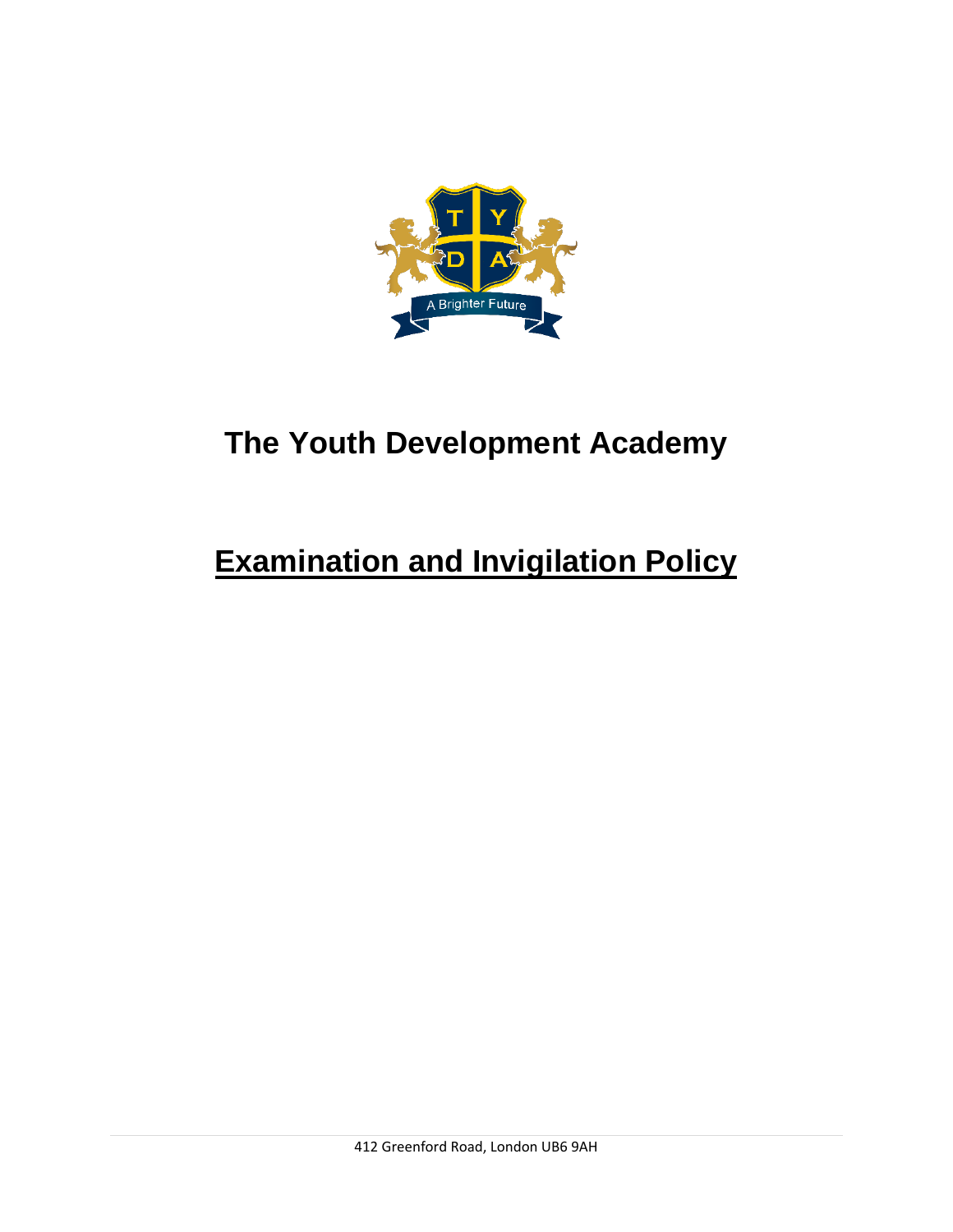# **Examination Officer**

The examination officer is responsible for making sure all examinations/assessments are conducted to instructions and the qualification specifications. The examination officer must ensure that suitably qualified and experienced adults carry out invigilation. (S)he must also ensure that appropriate arrangements are in place to enable all Invigilators to carry out adequate checks on the identity of all candidates.

# **Invigilator**

The Invigilator is the person in the examination room responsible for the conduct of a particular examination session in the presence of the candidates. The invigilator must not be a teacher who has prepared the candidates for the subject of the examination. In exceptional circumstances a teacher who has prepared the candidates for the subject of the examination can be the sole invigilator during an examination in that subject if an alternative invigilator is not practicably possible e.g. a remote candidate sitting the test in the workplace.

## **Invigilation arrangements**

The examination officer must ensure that suitably qualified and experienced adults carry out invigilation. Whilst an examination officer has discretion to decide who is suitably qualified and experienced, any relative of a candidate in the examination room is specifically not eligible to serve as the sole Invigilator. Invigilators must give their whole attention to the proper conduct of the examination. Invigilators are not to perform any additional task, e.g. marking, in the examination room. A sufficient number of Invigilators must be appointed to ensure that the examination is conducted in accordance with the following requirements:

- at least one Invigilator must be present for every 30 candidates or part thereof. Invigilators may be changed, provided that the number present in the examination room does not fall below the number prescribed
- when one Invigilator is present, he/she must be able to summon assistance easily, without leaving the examination room and without disturbing the candidates
- arrangements must be such that an Invigilator can observe every candidate in the examination room at all times.

The most up to date Warning to Candidates and Mobile Phone poster must be displayed outside the examination room.

Examination Officer must keep signed records of the seating plan and invigilation arrangements for each examination session for six months.

A seating plan must show clearly how the candidates have been seated during the test and provide an accurate record to demonstrate how the exam room is set up.

A seating plan is required for every test even if there is just one candidate present. This is to ensure the test is being conducted under exam conditions, invigilation is not intrusive and the candidate has an appropriate space to complete the test.

Display materials (e.g. diagrams, wallcharts) that might assist candidates to answer test questions must be removed, unless the rubric expressly states that candidates are allowed to use reference materials in the examination.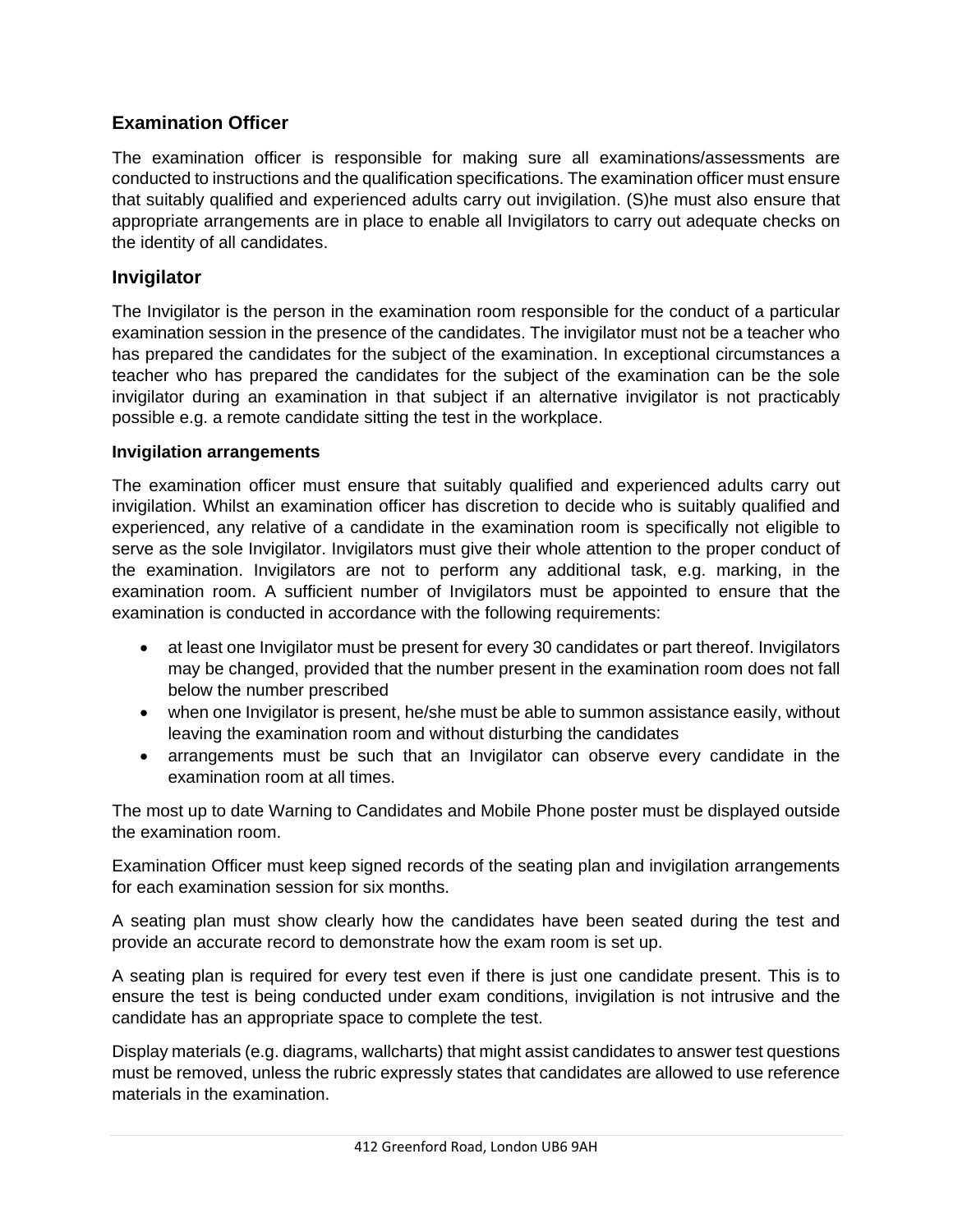Particular care must be taken with those examinations that are held in laboratories or libraries.

Possession of unauthorised items is an infringement of the regulations and could result in disqualification from the examination.

## **Identification of candidates**

Academy must check the identity of the candidates at enrolment and record the items of identification seen. Invigilators must carry out an ID check for each individual candidate on the day of a test and record the evidence of candidate ID.

For onscreen tests, the invigilator must check the identity of each candidate to ensure that the correct ID and password are issued. It is the academy's responsibility to check candidate identity and confirm that the correct candidates have taken the correct tests. For candidates who attend regularly and are known to the invigilator it is not necessary to carry out a photographic identity check at the time of the assessment.

If the Academy has any concerns, photographic documentary evidence must be requested to confirm the candidate identity. Candidates who are not known to the assessment centre authorities are required to present photographic documentary evidence that they are the same persons who were entered for the examination each time they attend an examination session and before an examination is taken.

Appropriate photographic evidence would be a valid passport (of any nationality) or a photo card driving licence.

## **People present**

Only candidates taking the test(s) and persons authorised by the Academics head in connection with examinations are allowed in the examination room.

## **Before the examination session**

An examination is deemed to be in progress from the time the candidates enter the room until all candidates have completed the examination and left the room.

#### **Arranging the examination room**

- The seating arrangements must prevent candidates from overlooking (intentionally or otherwise) the work of others. The minimum distance in all directions from center to center of candidates' chairs must be 1.25 meters.
- Check that a wall clock is clearly visible to all candidates.
- Make sure that the room is quiet and well lit. The room should also be well ventilated and at a reasonable temperature with sunlight glare blocked out.
- Follow any subject-specific invigilation instructions.
- Ensure candidates are seated ten minutes before the start of the test.

# **Before the examination:**

• Place a notice on the door of the room that says 'Quiet please - examination in progress. No admittance'.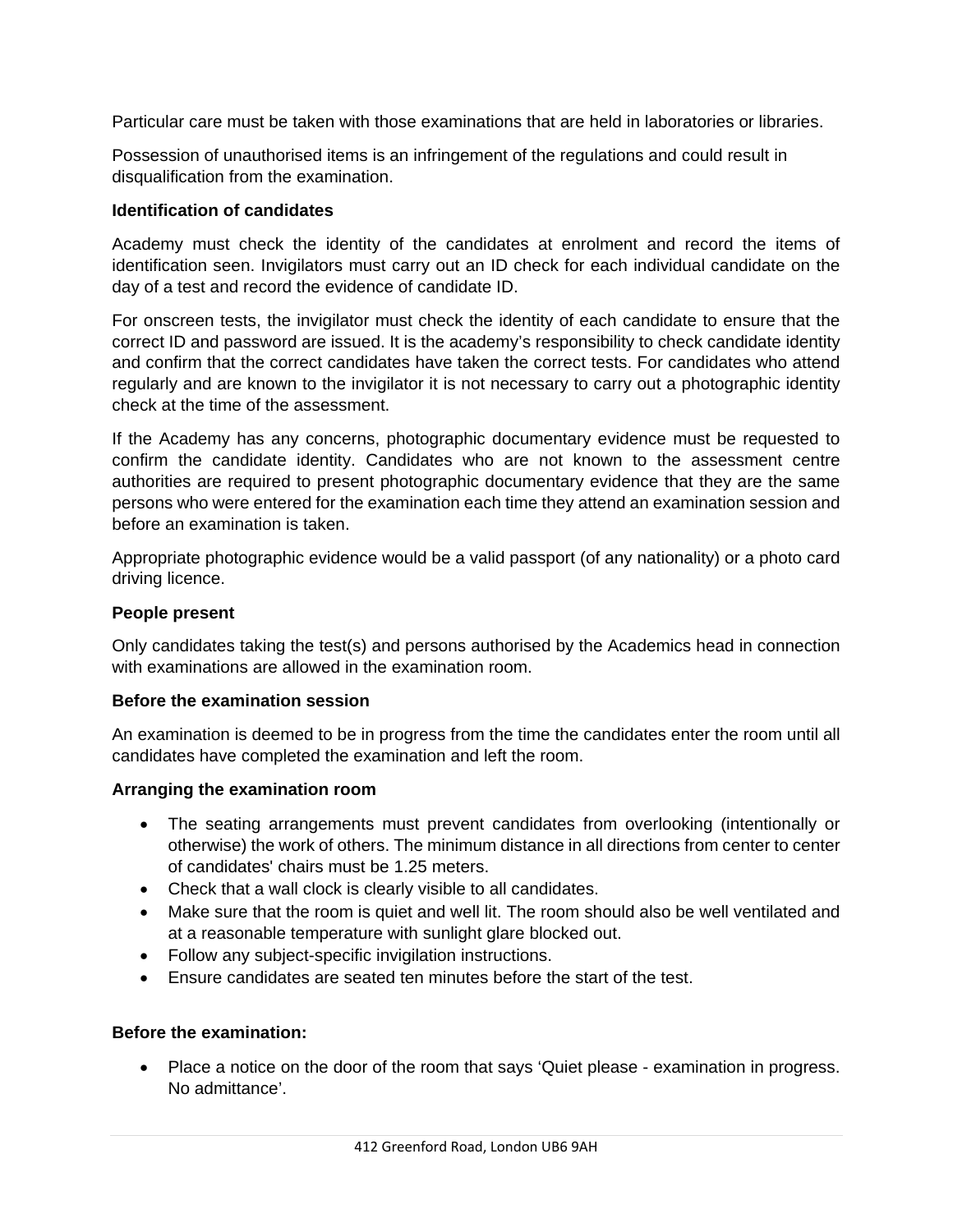- Check the front of the question paper so you know what material candidates can use in the examination.
- Check that candidates have not brought into the examination any material they are not allowed such as revision notes, mobile phones or electronic dictionaries.
- Read out the Warning to Candidates.
- Open the packet of question papers in the examination room.
- Remind the candidates that they must fill in the details on the front of the answer booklet.
- Tell candidates when they may begin and how much time they have to complete the examination.
- Make provision for candidates to securely store their personal belongings outside the room if possible or out of reach.

Before candidates are permitted to start work the invigilator must:

- ensure that candidates are seated in accordance with the prescribed seating arrangements
- inform the candidates that they are now subject to the regulations of the examination and read out the relevant notices and warnings
- warn candidates that any unauthorised material must be handed in (this should also include any food or drinks, which may only be allowed at the express discretion of the Principal)
- Remind candidates that they are forbidden to communicate in any way with, seek assistance from, or give assistance to, another candidate whilst they are in the examination room.

# **During the examination**

- The invigilator must not offer any advice or comment on the work of the candidate(s).
- Candidates may only take pens into the examination room and any pencil cases must be transparent.
- Mobile phones and other electronic equipment are not permitted.
- Be aware that candidates who arrive after the start of the examination should be allowed the full time for the examination, depending on organisational arrangements and provided that adequate supervision arrangements are in place
- Once the test has started candidates may not ask questions about the test.
- Invigilators must not talk to or distract candidates during the test.
- No requests for help from candidates in relation to the test can be dealt with during the test.
- Make sure that a responsible adult is available to accompany any candidates who need to leave the room temporarily. They must remain with the candidates at all times and ensure that they cannot access restricted material. The candidates remaining in the exam room must continue to be invigilated.
- Candidates must be reminded verbally when there are only ten minutes of the test remaining.
- Ensure that candidates who have finished their work and have been allowed to leave the examination room early hand in their work before they leave the examination room. Those candidates must not be allowed back into the room.